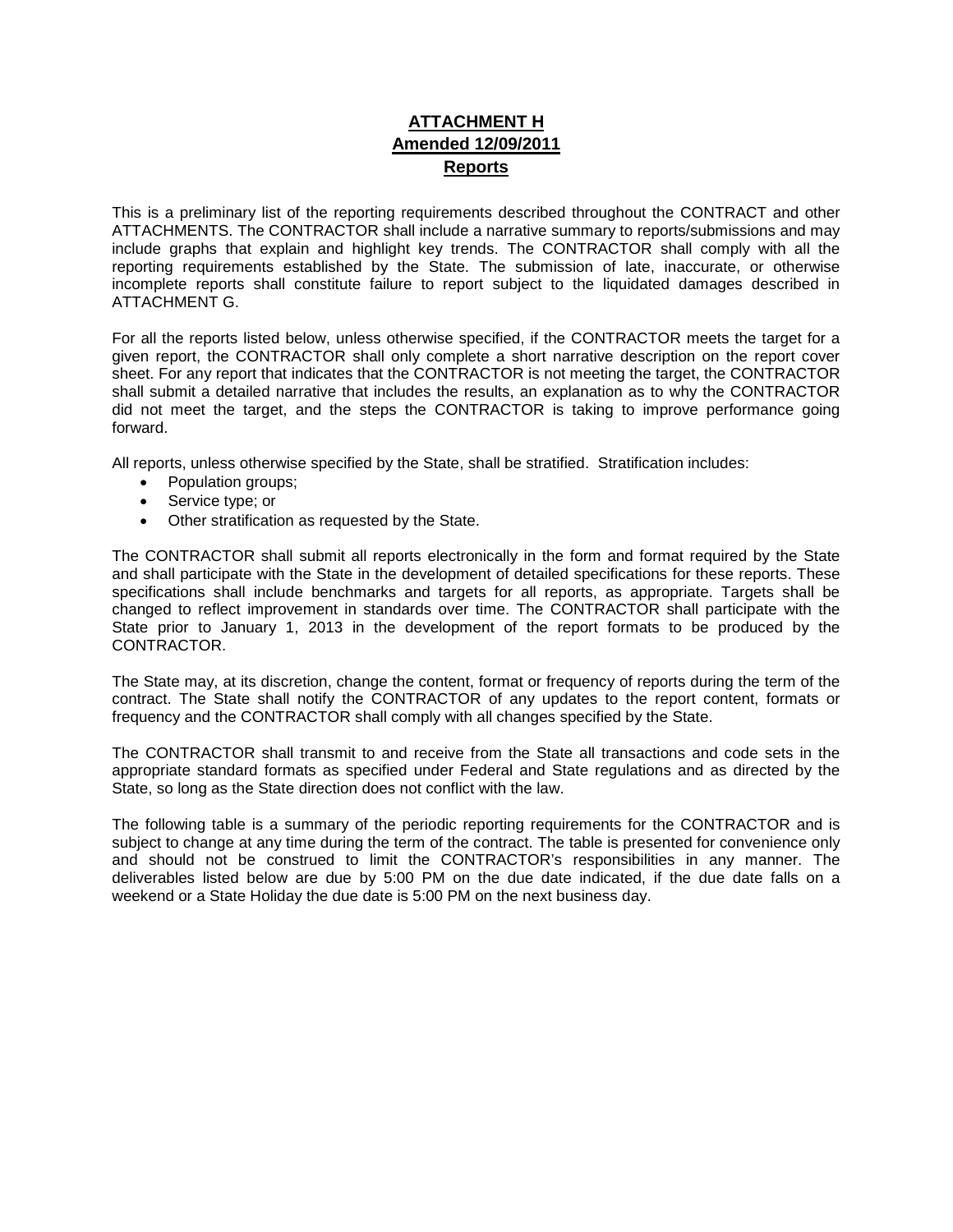| Name of report                                     | <b>Reporting</b><br>frequency | <b>Report description</b>                                                                                                                                                                                                                                                                                                                                                                                                                                                                                                                                                                                                                                                                                                                                                                                                                                                                              | <b>Report Due to State</b>          |
|----------------------------------------------------|-------------------------------|--------------------------------------------------------------------------------------------------------------------------------------------------------------------------------------------------------------------------------------------------------------------------------------------------------------------------------------------------------------------------------------------------------------------------------------------------------------------------------------------------------------------------------------------------------------------------------------------------------------------------------------------------------------------------------------------------------------------------------------------------------------------------------------------------------------------------------------------------------------------------------------------------------|-------------------------------------|
| <b>Encounter Data</b>                              | Weekly                        | The CONTRACTOR shall prepare and submit encounter data as<br>prescribed in Attachment K to the State through the State's designated<br>Fiscal Agent. Each CONTRACTOR is required to have a valid MMIS<br>Provider Identification Number including a unique identifier.<br>Submissions shall be comprised of encounter records or adjustments to<br>previously submitted records, which the CONTRACTOR has received<br>and processed from provider encounter or claim records of all contracted<br>services rendered to the Member in the current or any preceding<br>months. Submissions must be received by the Fiscal Agent in<br>accordance with Attachment K. CONTRACTOR(S) will submit<br>attestation concurrently with each encounter data submission which<br>states all of the data submitted are, to the best of the CONTRACTOR'S<br>information, knowledge and belief, accurate and complete | As specified by the<br><b>State</b> |
| <b>EPSDT Report</b>                                | Monthly                       | EPSDT services and reporting shall comply with 42 CFR 411 Subpart B                                                                                                                                                                                                                                                                                                                                                                                                                                                                                                                                                                                                                                                                                                                                                                                                                                    | As specified by the<br><b>State</b> |
| Fraud and Abuse Report                             | Quarterly                     | The number of complaints of fraud and abuse made to KDHE/DHCF that<br>warrant preliminary investigation, and, for each complaint which<br>warrants investigation, the following information: name-ID number;<br>source of complaint; type of provider; nature of complaint; approximate<br>dollars involved; legal and administrative disposition of the case                                                                                                                                                                                                                                                                                                                                                                                                                                                                                                                                          | As specified by the<br><b>State</b> |
| Grievance and Appeal<br>Reports                    | Quarterly                     | Report shall summarize formal grievance, appeals, administrative law<br>hearing requests and informal inquiries and resolutions. The report shall<br>summarize formal grievances and appeals and informal inquiries and<br>resolutions (customer service report).                                                                                                                                                                                                                                                                                                                                                                                                                                                                                                                                                                                                                                      |                                     |
| <b>Health Risk Assessments</b><br>Report           | Quarterly                     | The number of health risk assessments completed, as well as a<br>summary and analysis of the information collected as it pertains to the<br>prevalence of chronic conditions, need for preventive care, referrals to<br>prenatal care (including the month a pregnant member was identified<br>and screened), and relevant demographic and regional information.                                                                                                                                                                                                                                                                                                                                                                                                                                                                                                                                       | As specified by the<br><b>State</b> |
| Hysterectomies and<br><b>Sterilizations Report</b> |                               | Hysterectomies and sterilizations shall comply with 42 CFR 441 Subpart<br>F. This includes completion of the consent forms.                                                                                                                                                                                                                                                                                                                                                                                                                                                                                                                                                                                                                                                                                                                                                                            | As specified by the<br><b>State</b> |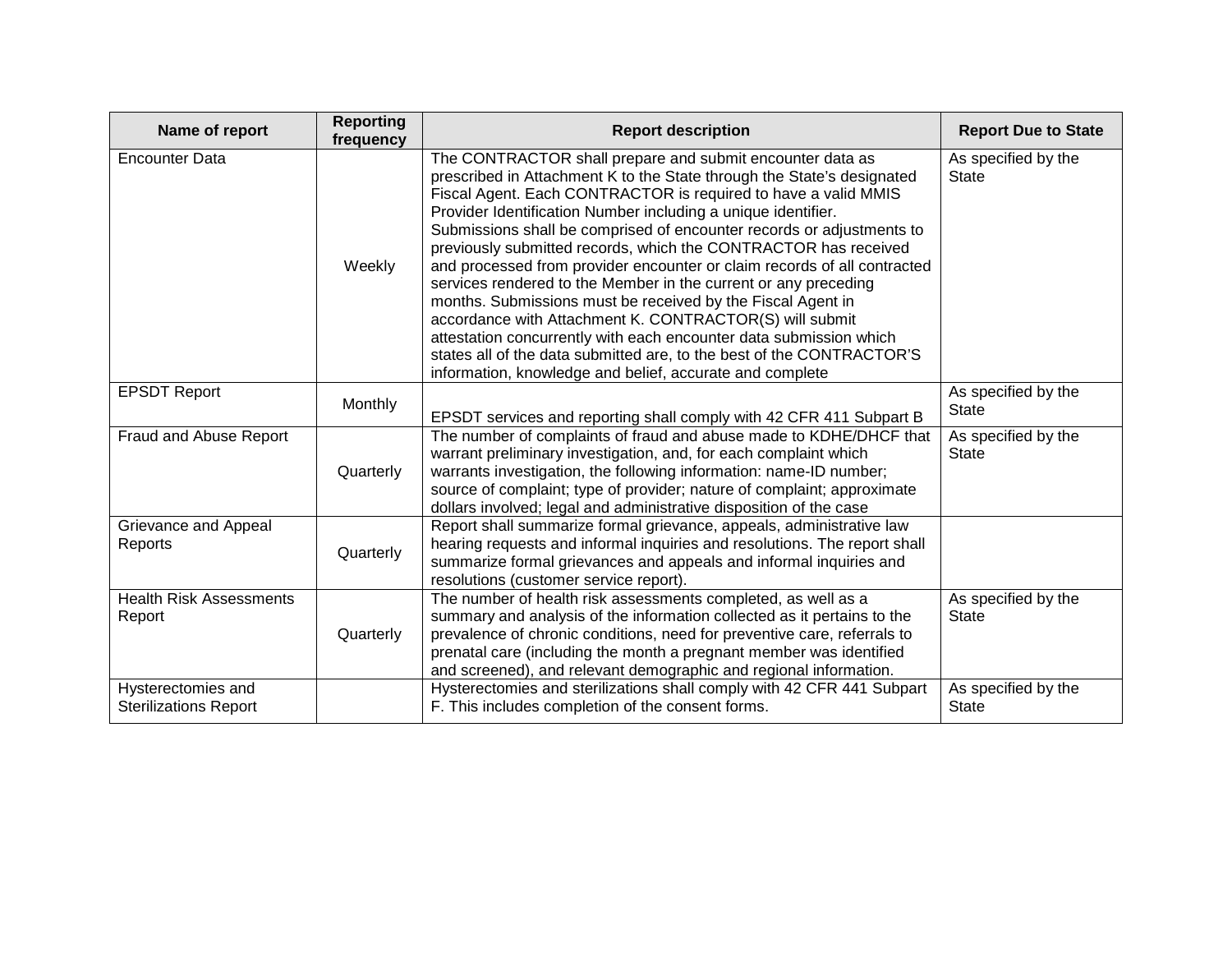| Name of report                                                       | <b>Reporting</b><br>frequency | <b>Report description</b>                                                                                                                                                                                                                                                                                                                                                                                                                                                                                                      | <b>Report Due to State</b>          |
|----------------------------------------------------------------------|-------------------------------|--------------------------------------------------------------------------------------------------------------------------------------------------------------------------------------------------------------------------------------------------------------------------------------------------------------------------------------------------------------------------------------------------------------------------------------------------------------------------------------------------------------------------------|-------------------------------------|
| Pharmacy Report                                                      | Quarterly/On<br>Request       | Report to include a list of the providers and information on the<br>interventions the CONTRACTOR has taken with the providers how<br>appear to be operating outside industry or peer norms, have been<br>identified as non-compliant as it relates to adherence to the PDL and/or<br>generic prescribing patters and/or failing to follow required prior<br>authorization processes and procedures. The steps the CONTRACTOR<br>has taken to personally contact each one as well as the outcome of<br>these personal contacts. | As specified by the<br><b>State</b> |
| <b>QAPI Report</b>                                                   | Annually                      | As outlined in Attachment J.                                                                                                                                                                                                                                                                                                                                                                                                                                                                                                   | As specified by the<br><b>State</b> |
| Member Services and<br><b>Provider Services Phone</b><br>Line Report | Monthly                       | Monitoring of member services, provider services, nurse/triage nurse<br>advice and utilization management lines. Data in the report shall be<br>recorded weekly and shall include the detailed rate calculations.                                                                                                                                                                                                                                                                                                              | 15 days after month<br>end          |
| <b>Utilization Management</b><br>Report                              | Annually                      | Analysis of data and identification of opportunities of improvement and<br>follow up of the effectiveness of the intervention. Utilization data is to be<br>reported based on claim data. Include specific data in Section 2.2.40                                                                                                                                                                                                                                                                                              | As specified by the<br><b>State</b> |
| <b>Financial Statements</b>                                          | Quarterly &<br>Annually       | As outlined in Section 2.2.28.5.9                                                                                                                                                                                                                                                                                                                                                                                                                                                                                              | As specified by the<br><b>State</b> |
| Claims<br>processing/payment<br>Reports                              | Quarterly                     | Report to the State enumerating the total number of claims processed<br>during the preceding quarter; percentages of claims paid within 30 days,<br>60 days and 90 days; and average number of days to pay claims.                                                                                                                                                                                                                                                                                                             | As specified by the<br><b>State</b> |
| Continuity of Business<br><b>Operations Plan</b>                     | Annually                      | <b>Disaster Recovery Plan</b>                                                                                                                                                                                                                                                                                                                                                                                                                                                                                                  | As specified by the<br><b>State</b> |
| Access to Care Report                                                |                               | Report pursuant to Section 2.2.15 General Access Standards.                                                                                                                                                                                                                                                                                                                                                                                                                                                                    | As specified by the<br><b>State</b> |
| <b>Licenses Verification</b>                                         | Annually                      | Provide to the State and EQRO information for verification of Licenses<br>for CONTRACTORS & subcontractors.                                                                                                                                                                                                                                                                                                                                                                                                                    | As specified by the<br><b>State</b> |
| Member Assignment<br>Reports                                         | Monthly                       | Member assignment to PCP at least one(1) time per month or as<br>assigned by the State and the fiscal agent.                                                                                                                                                                                                                                                                                                                                                                                                                   | As specified by the<br>State.       |
| Provider network reports                                             | Quarterly                     | Updated provider network report will include information on all providers<br>of health services, including physical, behavioral health and long-term<br>care providers as outlined in section 2.2.8                                                                                                                                                                                                                                                                                                                            | As specified by the<br>State.       |
| <b>Institutional Discharges</b><br>Report                            | Monthly                       | Member institutional discharges by category: Inpatient Psychiatric, State<br>Hospital, State Hospital Alternative, PRTFs, nursing facilities, inpatient<br>hospitals                                                                                                                                                                                                                                                                                                                                                           | 15 days after month<br>end          |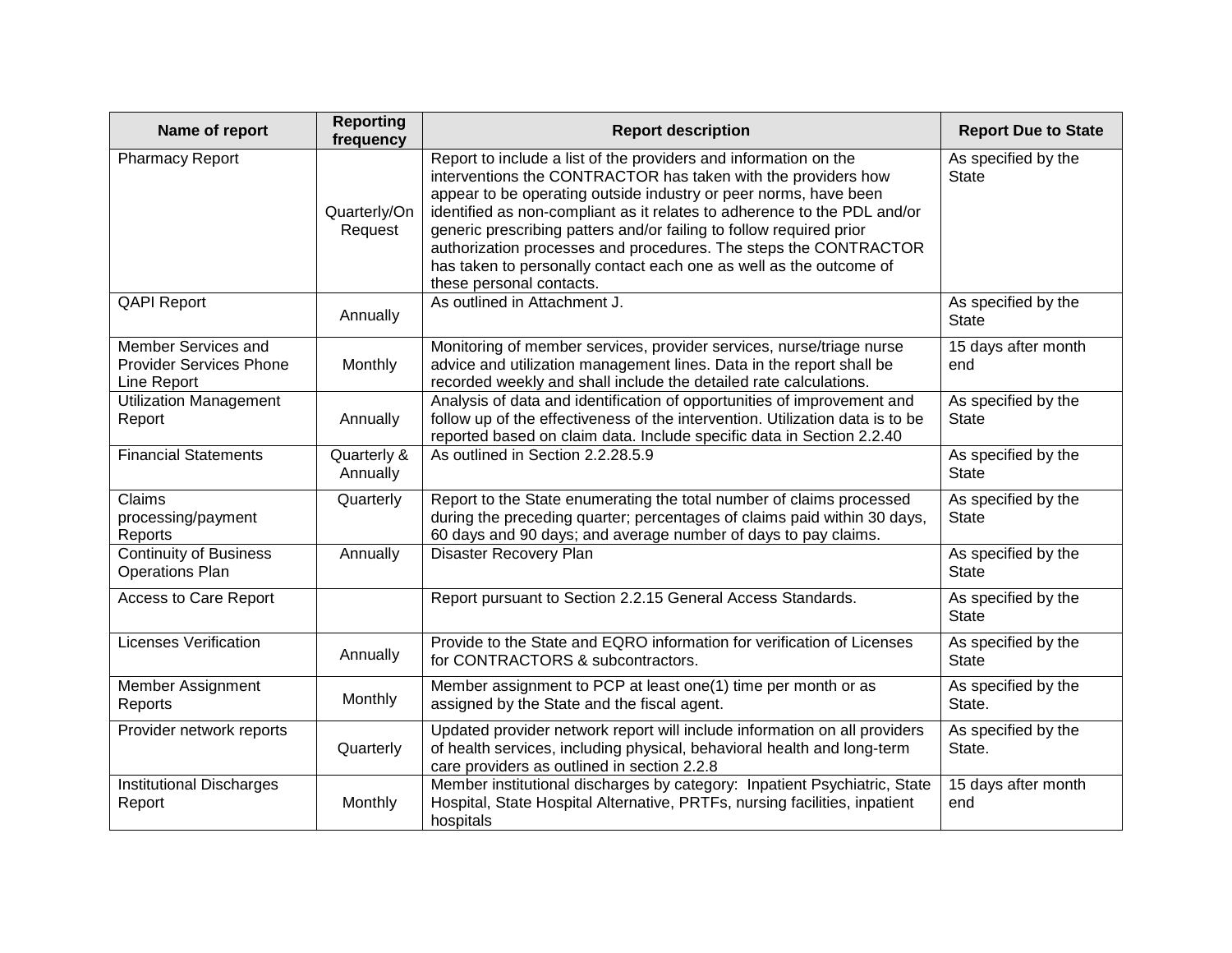| Name of report                                                                       | <b>Reporting</b><br>frequency | <b>Report description</b>                                                                                                                                                                                                                                                                                                                                                                                                                                                | <b>Report Due to State</b>          |
|--------------------------------------------------------------------------------------|-------------------------------|--------------------------------------------------------------------------------------------------------------------------------------------------------------------------------------------------------------------------------------------------------------------------------------------------------------------------------------------------------------------------------------------------------------------------------------------------------------------------|-------------------------------------|
| Customer service report<br>Call Volume<br><b>Call Timeliness</b><br>Call Abandonment | Monthly                       | Measure ACD for all incoming calls<br>The Customer Service call stats report will provide information on total<br>calls received, calls abandoned within 30 seconds, % abandoned,<br>average talk time, average speed of answer, and % answered within 30<br>seconds by month summarized quarterly and annually.<br>Should also contain the original contact resulting in a formal grievance or<br>appeal with a resolution of 'sent to grievances and appeals process." | 15 days after month<br>end          |
| Service authorizations,<br>service denials, and<br>pending service<br>authorizations | Monthly                       | Number of authorization requests, hours approved and denied, reasons<br>for denial, approved units, paid units, % paid to approved units. This<br>report shall be stratified by program and population as specified by the<br>State.                                                                                                                                                                                                                                     | 15 days after month<br>end          |
| Utilization of Services by<br>Service Type and Average<br><b>Service Utilization</b> | Monthly                       | Unduplicated count of members receiving any service, total number of<br>all service units paid, grand total amount paid, average number of hours<br>per member, and average amount paid per member. Separate reports<br>for programs as requested by the State.                                                                                                                                                                                                          | 15 days after month<br>end          |
| <b>Claims Reports</b>                                                                | Monthly                       | Number of open, pended, processed and denied claims in the following<br>categories: 30 days and under, 31-60 days, 61-90 days, over 90 days                                                                                                                                                                                                                                                                                                                              | 15 days after month<br>end          |
| Claims Paid by Provider<br><b>Type Report</b>                                        | Monthly                       | Total dollars paid and % of total paid to each of the following provider<br>types: Community Mental Health Centers, Child Welfare Contractors,<br>and Private Providers                                                                                                                                                                                                                                                                                                  | 15 days after month<br>end          |
| <b>Claims Denial Detail</b><br>Report                                                | Monthly                       | The top claims denial reasons. Report will show the highest<br>percentages for each denial reason. Report accompanies Claims<br>Payment Timeliness and Accuracy reports and is contingent on whether<br>claims are high (15% & above).                                                                                                                                                                                                                                   | As specified by the<br><b>State</b> |
| <b>Standard Services</b><br><b>Preauthorization Decisions</b><br>Report              | Monthly                       | Total number of standard pre-authorizations: 0-5 days, 6-14 days,<br>$\geq$<br>14 days, and total number of expedited pre-authorizations: 1 day, 2-3<br>days                                                                                                                                                                                                                                                                                                             | 15 days after month<br>end          |
| Provider Network Report                                                              | Monthly                       | Net additions/subtractions to the existing provider network based on the<br>following categories: Community Mental Health Centers, Child Welfare<br>Contractors, and Private Providers                                                                                                                                                                                                                                                                                   | 15 days after month<br>end          |
| Incidents, Accidents, and<br>Deaths Summary and<br><b>Trending Report</b>            | Monthly                       | Total incidents, accidents, and deaths received by category, % of total<br>by category accompanied by pie chart representation of data                                                                                                                                                                                                                                                                                                                                   | 15 days after month<br>end          |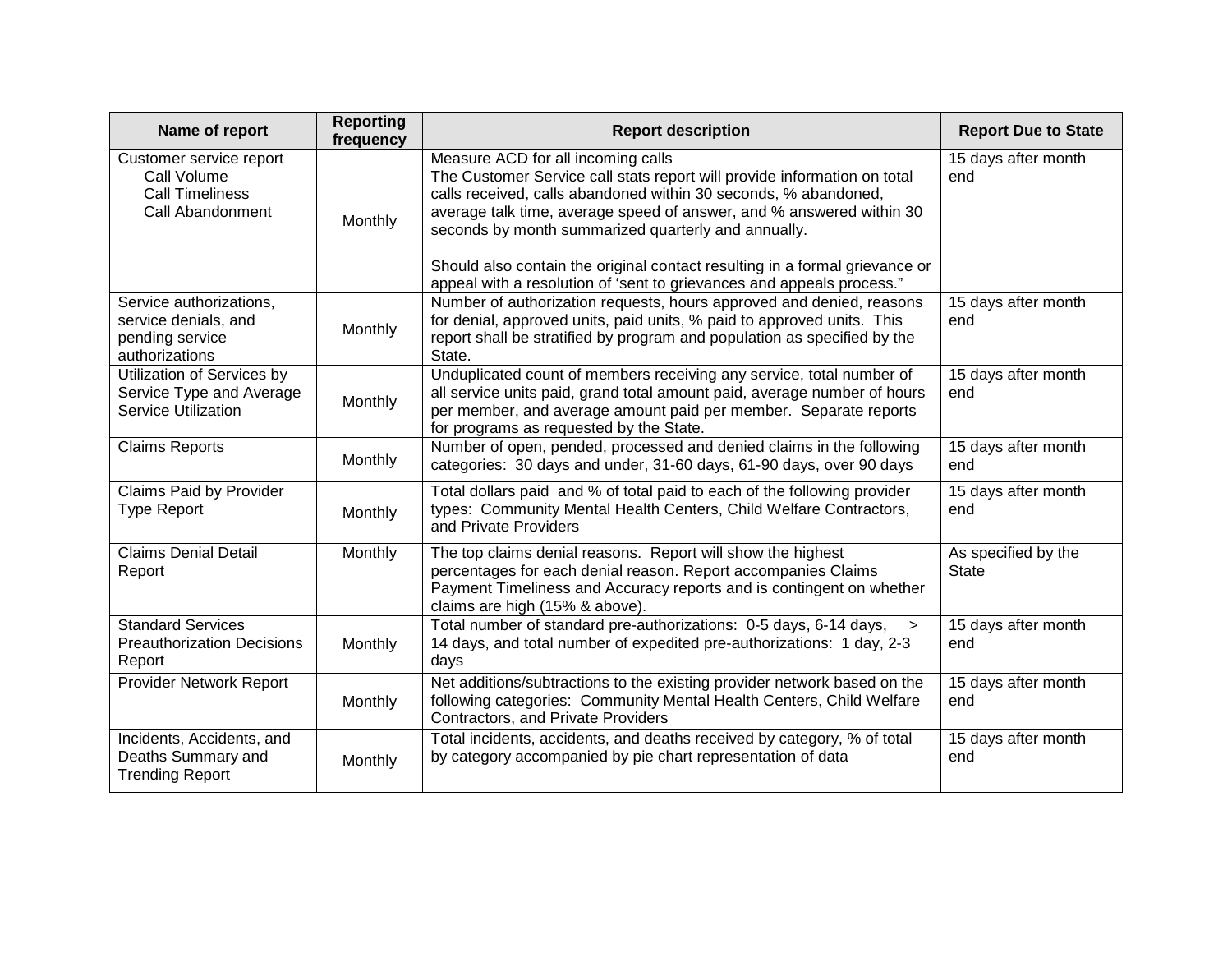| Name of report                                                           | <b>Reporting</b><br>frequency | <b>Report description</b>                                                                                                                                                                                                                                                         | <b>Report Due to State</b>          |
|--------------------------------------------------------------------------|-------------------------------|-----------------------------------------------------------------------------------------------------------------------------------------------------------------------------------------------------------------------------------------------------------------------------------|-------------------------------------|
| Third-party Liability (TPL)<br>Review/Exception<br><b>Summary Report</b> | Monthly                       | Total TPL claim lines processed, paid, and denied, include a summary of<br>cost avoidance                                                                                                                                                                                         | 15 days after month<br>end          |
| Third Party Liability Report                                             | Quarterly                     | By category: Medicare, Health Insurance, Spenddown - Claimed and<br>approved amounts, Primary insurer allowable amount, primary insurer<br>paid amount, paid amount, COB savings                                                                                                  | 30 days after quarter<br>end        |
| Income and Expense<br>Statement (Unaudited)                              | Quarterly                     | Revenue, Administrative Services Revenue, Expenses, Net Income<br>(Loss)                                                                                                                                                                                                          | 30 days after quarter<br>end        |
| <b>Statement of Financial</b><br>Position                                | Quarterly                     | Assets -- Total Cash, Total Reimbursement Funds, Total Investments,<br>Total Other Assets, Total Current Assets, Net Fixed Assets, Liabilities<br>and Equity -- Total Current Liabilities, Total Liabilities, Total Equity                                                        | 30 days after quarter<br>end        |
| Incurred but Not Reported<br>(INBR) Claims Report                        | Quarterly                     | Liability Type (Amount), Administrative Costs Incurred but Not Reported<br>(Amount)                                                                                                                                                                                               | 30 days after quarter<br>end        |
| <b>Clean Claims Payment</b><br><b>Timeliness and Accuracy</b><br>Report  | Quarterly                     | # of Lines and % of Total for claims paid and denied by the following<br>categories: 0-30 days, 31-60 days, 61-90 days, >90 days                                                                                                                                                  | 30 days after quarter<br>end        |
| Group 2 Paid Claims<br>Report                                            | Monthly                       | A monthly report of Group 2 paid claims. SRS is obligated to reimburse<br>the CONTRACTOR for the payments made for Group 2 beneficiaries.<br>This report is needed to ensure correct federal reporting for these<br>claims.<br>Data certification must be submitted concurrently. | As specified by the<br><b>State</b> |
| <b>Provider Credentialing</b><br>Report                                  | Quarterly                     | Individual Providers: complete applications processed in 30 days and<br>more than 30 days; CMHCs: complete applications processed in 30, 90,<br>and more than 90 days                                                                                                             | 30 days after quarter<br>end        |
| <b>Credentialing Review</b>                                              | Annually                      | Review of credentialing files by audit done at on-site visits.<br>SRS Licensing reports included in CONTRACTOR's credentialing files                                                                                                                                              | As specified by the<br><b>State</b> |
| Network Adequacy<br>Assurance                                            | Quarterly                     | Total # members, Total members in range, total members outside range,<br>% in range, by geographic designation: Urban/semi-urban, densely<br>settled, and rural/frontier.                                                                                                         | 30 days after quarter<br>end        |
| Call Center Access and<br><b>Responsiveness Report</b>                   | Quarterly                     | By member and by provider: average speed of answer, call<br>abandonment percentage, # busy signals, hold time in seconds                                                                                                                                                          | 30 days after quarter<br>end        |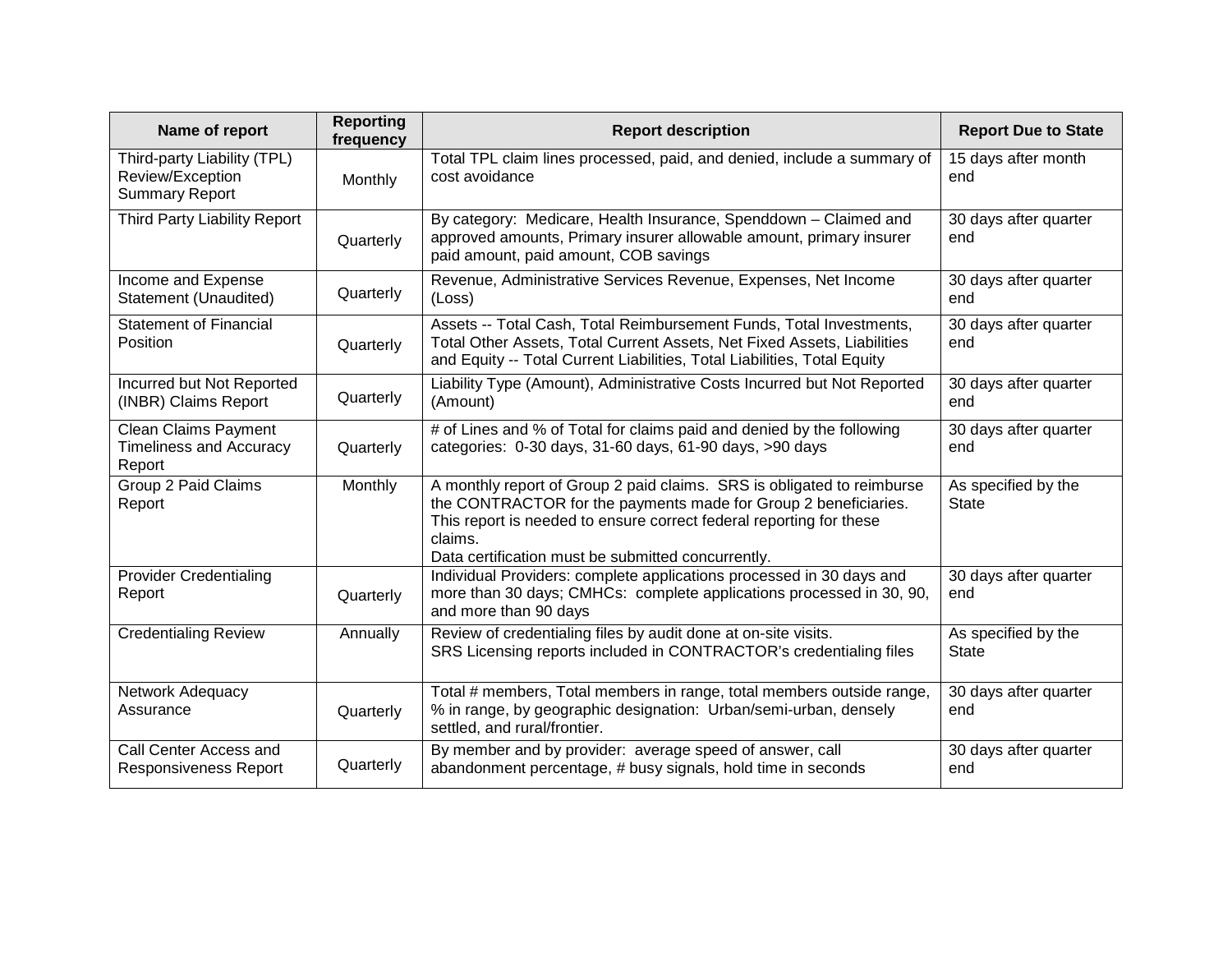| Name of report                                                    | <b>Reporting</b><br>frequency | <b>Report description</b>                                                                                                                                                                                                                                                                                                         | <b>Report Due to State</b>                                        |
|-------------------------------------------------------------------|-------------------------------|-----------------------------------------------------------------------------------------------------------------------------------------------------------------------------------------------------------------------------------------------------------------------------------------------------------------------------------|-------------------------------------------------------------------|
| Overview of Corporate<br><b>Compliance Department</b><br>Activity | Quarterly                     | Cumulative data regarding routine Medicaid Claim Verification Audits,<br>overpayment reasons pre and post appeal. Separate reports for<br>programs as specified by the State.                                                                                                                                                     | 30 days after quarter<br>end                                      |
| Member Outreach and<br><b>Educational Offerings</b><br>Report     |                               | Description of activity and number of attendees at outreach activities and<br>educational offerings for members.<br>Quarterly cumulative reports by fiscal year showing outreach activities                                                                                                                                       | 30 days after quarter<br>end and 30 days after<br>fiscal year end |
|                                                                   | Quarterly<br>and<br>Annually  | such as meetings, presentations, coalition involvement, recovery<br>focused events and tip sheets. Outreach will also be shown for priority<br>populations. A new plan for the coming fiscal year will be included with<br>the combined quarterly/annual report due in January.<br>Also: Review of reports at annual onsite visit |                                                                   |
| <b>New Member Mailings</b><br>Report                              | Quarterly                     | Total New Member Names Received, information distributed 0-15 days,<br>information distributed 16+ days, total number of member distributions                                                                                                                                                                                     | 30 days after quarter<br>end                                      |
| <b>Critical Incident Report</b>                                   | Quarterly                     | Type of incident, and number of incidents reported by providers                                                                                                                                                                                                                                                                   | 30 days after quarter<br>end                                      |
| Grievance Summary and<br><b>Trends Report</b>                     | Quarterly                     | Type of grievance and number of grievances per catchment area.                                                                                                                                                                                                                                                                    | 30 days after quarter<br>end                                      |
| Out-of-state Placement and<br><b>Treatment Summary</b>            | Quarterly                     | State, name of facility, type of facility (inpatient psych, PRTF, or inpatient<br>hospital), age ranges 0-4, 5-12, 13-17, and 18+                                                                                                                                                                                                 | 30 days after quarter<br>end                                      |
| <b>CAHPS/HEDIS Report</b>                                         | Annually                      | Submit an annual report of audited CAHPS results and audited HEDIS<br>results.                                                                                                                                                                                                                                                    | 30 days after fiscal year<br>end                                  |
| <b>Continuity of Business</b><br><b>Operations Plan</b>           | Annually                      | Disaster Recovery Plan                                                                                                                                                                                                                                                                                                            | 30 days after fiscal year<br>end                                  |
| <b>Provider Manual Updates</b>                                    | Annually                      | Summary of Provider Manual Updates/new Provider Manual                                                                                                                                                                                                                                                                            | 30 days after fiscal year<br>end                                  |
| Member Handbook<br>Updates                                        | Annually                      | Summary of Member Handbook Updates/new Member Handbook                                                                                                                                                                                                                                                                            | 30 days after fiscal year<br>end                                  |
| <b>Provider Satisfaction</b><br>Survey                            | Annually                      | Copy of latest Provider Satisfaction Survey                                                                                                                                                                                                                                                                                       | 30 days after fiscal year<br>end                                  |
| <b>Provider Network</b><br>Development Plan and<br>Education      | Annually                      | Summary of efforts to develop and educate the existing provider network<br>as well as analysis of trends and plans for further provider network<br>development and education for the upcoming fiscal year.                                                                                                                        | 30 days after fiscal year<br>end                                  |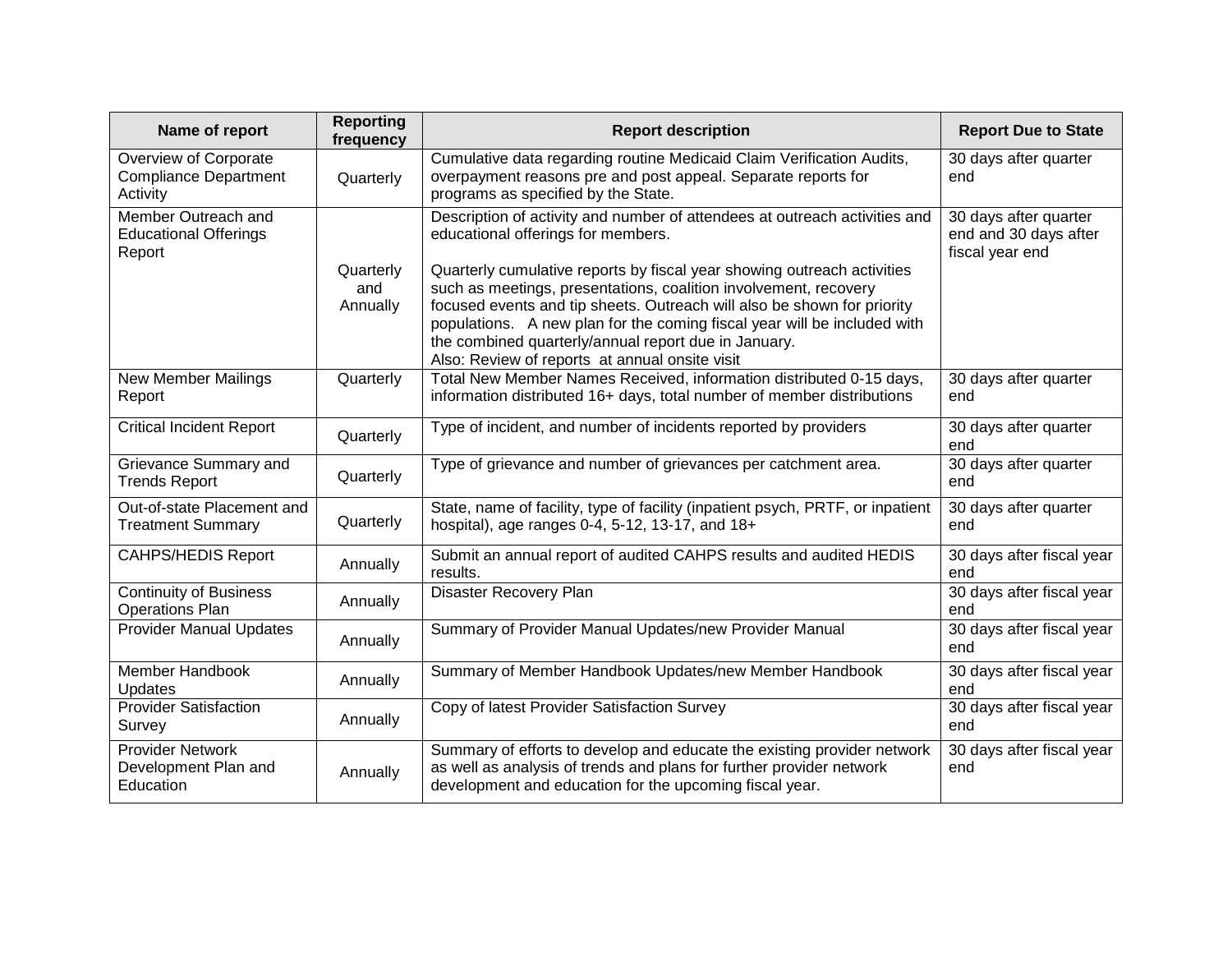| Name of report                                                       | <b>Reporting</b><br>frequency | <b>Report description</b>                                                                                                                                                                                                                                                                                                                                                                                                                                       | <b>Report Due to State</b>       |
|----------------------------------------------------------------------|-------------------------------|-----------------------------------------------------------------------------------------------------------------------------------------------------------------------------------------------------------------------------------------------------------------------------------------------------------------------------------------------------------------------------------------------------------------------------------------------------------------|----------------------------------|
| <b>Provider Report Card</b><br>/NOMS                                 | Annually                      | Provider Performance Indicators designed to monitor data that ensures<br>quality services with positive clinical outcomes.<br>NOMS Outcome Reporting including:<br><b>SAMHSA National Outcome Measures</b><br>NOMS (Abstinence, Employment/Education, Crime and criminal Justice<br>Involvement, Stability in Housing, Social Connectedness)<br>Access/Capacity, Retention, Perception of care, Cost-Effectiveness and<br>Use of Evidenced-based Practices etc. | 30 days after fiscal year<br>end |
| Geographic Mapping<br>Reports                                        | Annually                      | Geographic mapping reports detailing single and multiple provider<br>locations by the following categories: Urban/suburban, Densely settled,<br>Rural/Frontier.                                                                                                                                                                                                                                                                                                 | 30 days after fiscal year<br>end |
| Quality Assessment and<br>Performance Improvement<br>Work Plan       | Annually                      | Detailed summary of annual quality assessment/performance<br>improvement efforts and results of those efforts.                                                                                                                                                                                                                                                                                                                                                  | 30 days after fiscal year<br>end |
| <b>Member Satisfaction</b><br>Survey                                 | Annually                      | Copy of latest Member Satisfaction Survey                                                                                                                                                                                                                                                                                                                                                                                                                       | 30 days after fiscal year<br>end |
| Parties of Interest<br><b>Transactions Statement</b>                 | Annually                      | Summary detailing transactions with parties of interest relating to the<br>furnishing of services in the administration of the contract.                                                                                                                                                                                                                                                                                                                        | 30 days after fiscal year<br>end |
| Claims Data by FQHC and<br>RHC In and Out of Network<br>Providers    | Annually                      | The FQHC and RHC Claims report provides a combined annual<br>payment history displayed by month for all network and non-network<br>FQHCs and RHCs providing services to Medicaid clients. The details of<br>the report include the provider number, provider name, service rendered,<br>check number, check paid data, and total amount paid.                                                                                                                   | Monthly when activity<br>occurs  |
| Final Independently<br><b>Audited Financial</b><br><b>Statements</b> | Annually                      | Report of the Auditors of the Contractor<br>This is an annual independent audit of the CONTRACTOR's statutory<br>statements of admitted assets, liabilities, capital and surplus of the<br>CONTRACTOR and the related statutory statements of revenues and<br>expense, changes in capital and surplus, and cash flows for the calendar<br>year.                                                                                                                 | As specified by State            |
| <b>Onsite Review</b>                                                 | Annually                      | Annual onsite review of Contractor by State staff and may include<br>oversight of Contractor Personnel staffing, Credentialing, Utilization<br>Management, Quality Improvement, Care Coordination with other<br>Systems, Care Coordination with Special Health Care Needs Clients,<br>Care Coordination with Medical Providers, General Info and Member<br>Outreach.                                                                                            | April                            |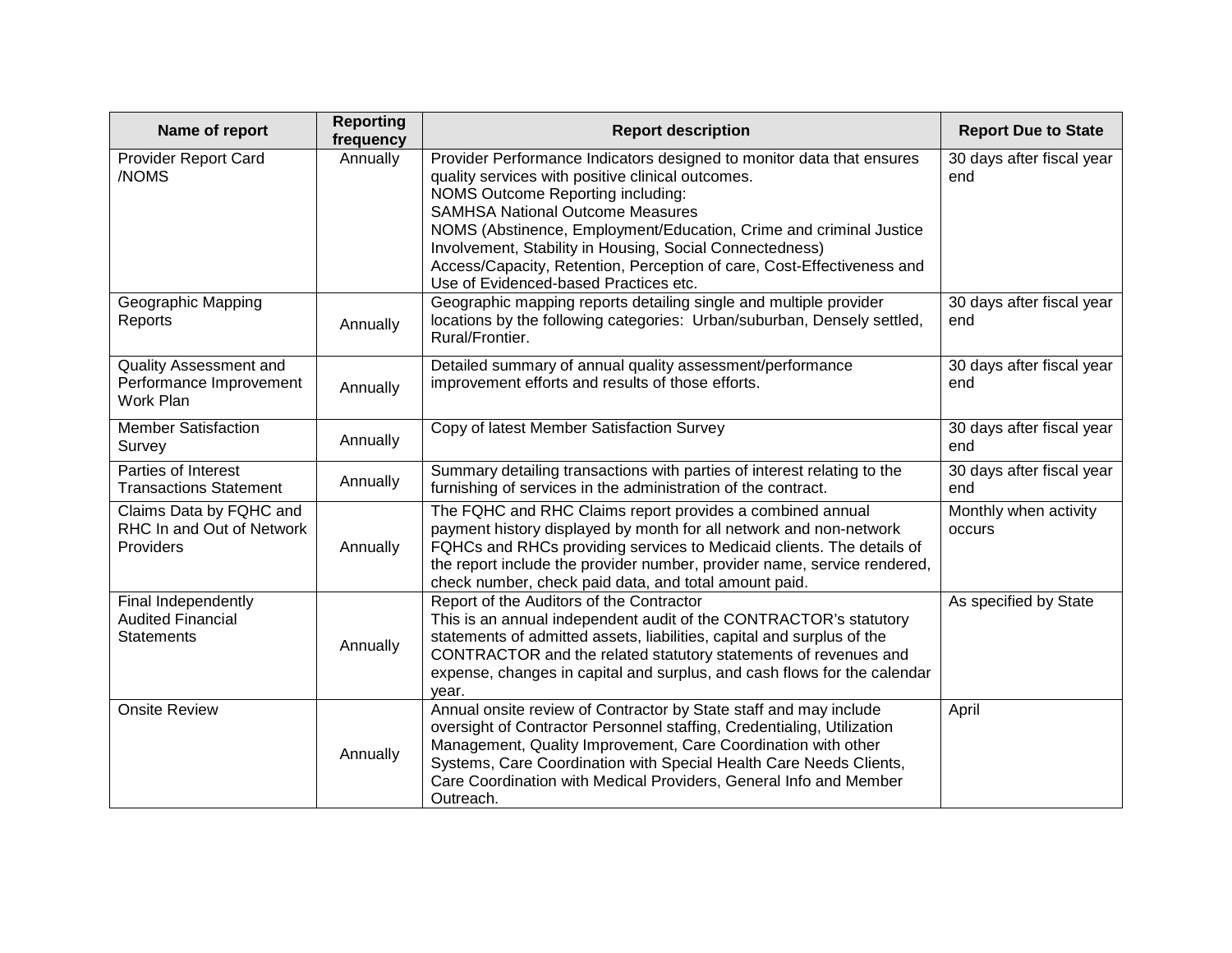| Name of report                                                                                       | <b>Reporting</b><br>frequency               | <b>Report description</b>                                                                                                                                                                                                                                            | <b>Report Due to State</b>          |
|------------------------------------------------------------------------------------------------------|---------------------------------------------|----------------------------------------------------------------------------------------------------------------------------------------------------------------------------------------------------------------------------------------------------------------------|-------------------------------------|
| Department of Insurance<br><b>Filings Audit Report</b>                                               | Quarterly &<br>Annually                     | This is a Department of Insurance report to the State of Kansas<br>Insurance Department and the Medicaid agency                                                                                                                                                      | Monitor when<br>submitted           |
| <b>Utilization of Services</b><br>Report                                                             | Quarterly,<br>three<br>months in<br>arrears | By service, unduplicated # members receiving services, mean hours per<br>member, mean service units per member, and mean reimbursement per<br>member. Data is reported by catchment area and statewide and by<br>ages 0-17 and 18+.                                  | As specified by the<br><b>State</b> |
| <b>SED Waiver Requested</b><br><b>Services and Service</b><br>Delivery by Dates of<br>Service Report | Quarterly,<br>three<br>months in<br>arrears | # of requested and provided (not necessarily paid) units of service for<br>SED Waiver services. Data is reported by specific SED Waiver service.                                                                                                                     | As specified by the<br><b>State</b> |
| SED Waiver Frequency of<br>Services by Dates of<br>Service Report                                    | Quarterly,<br>three<br>months in<br>arrears | # of registrations, # of SED Waiver members with a service, % of SED<br>Waiver members receiving a service. Data is reported by catchment<br>area and statewide.                                                                                                     | As specified by the<br><b>State</b> |
| Members Presenting for<br><b>Screen with Previous</b><br>Service (30 days prior to<br>screen) Report | Quarterly,<br>three<br>months in<br>arrears | # of screens, # admitted, # diverted, members with screen, % of<br>members receiving a service 30 days prior to screen date                                                                                                                                          | As specified by the<br><b>State</b> |
| <b>Alternative Community</b><br>Plan (Diversion) Follow-up<br>Services Report                        | Quarterly,<br>three<br>months in<br>arrears | # requiring follow-up services, % receiving services within 72 hours of<br>development of alternative community plan (diversion)                                                                                                                                     | As specified by the<br><b>State</b> |
| <b>SED Waiver Member</b><br>Outcome Indicators Report                                                | Quarterly                                   | Outcome indicators include: Permanent Family Home, Regular School<br>Attendance, Without Law Enforcement Contact, A, B or C grades in<br>School, Significant CBCL scores for children/youth receiving SED<br>Waiver services. Data is reported by CMHC and statewide | As specified by the<br><b>State</b> |
| SED Waiver Psychiatric<br><b>Screens Report</b>                                                      | Quarterly                                   | Psychiatric Screens: Admissions and Diversions for children/youth<br>receiving SED Waiver services. Data is reported by CMHC and<br>statewide.                                                                                                                       | As specified by the<br><b>State</b> |
| <b>SED Waiver Grievance</b><br><b>Summary and Trends</b>                                             | Quarterly                                   | Grievances reported involving children/youth receiving SED Waiver<br>services. Data is reported by CMHC and statewide                                                                                                                                                | As specified by the<br><b>State</b> |
| SPMI and SED Member<br>Outcome Indicators Report                                                     | Quarterly                                   | Outcome indicators include Permanent Family Home, Regular School<br>Attendance, Without Law Enforcement Contact, A, B or C grades in<br>School, Significant CBCL scores, Post-Secondary Education (SPMI).                                                            | As specified by the<br><b>State</b> |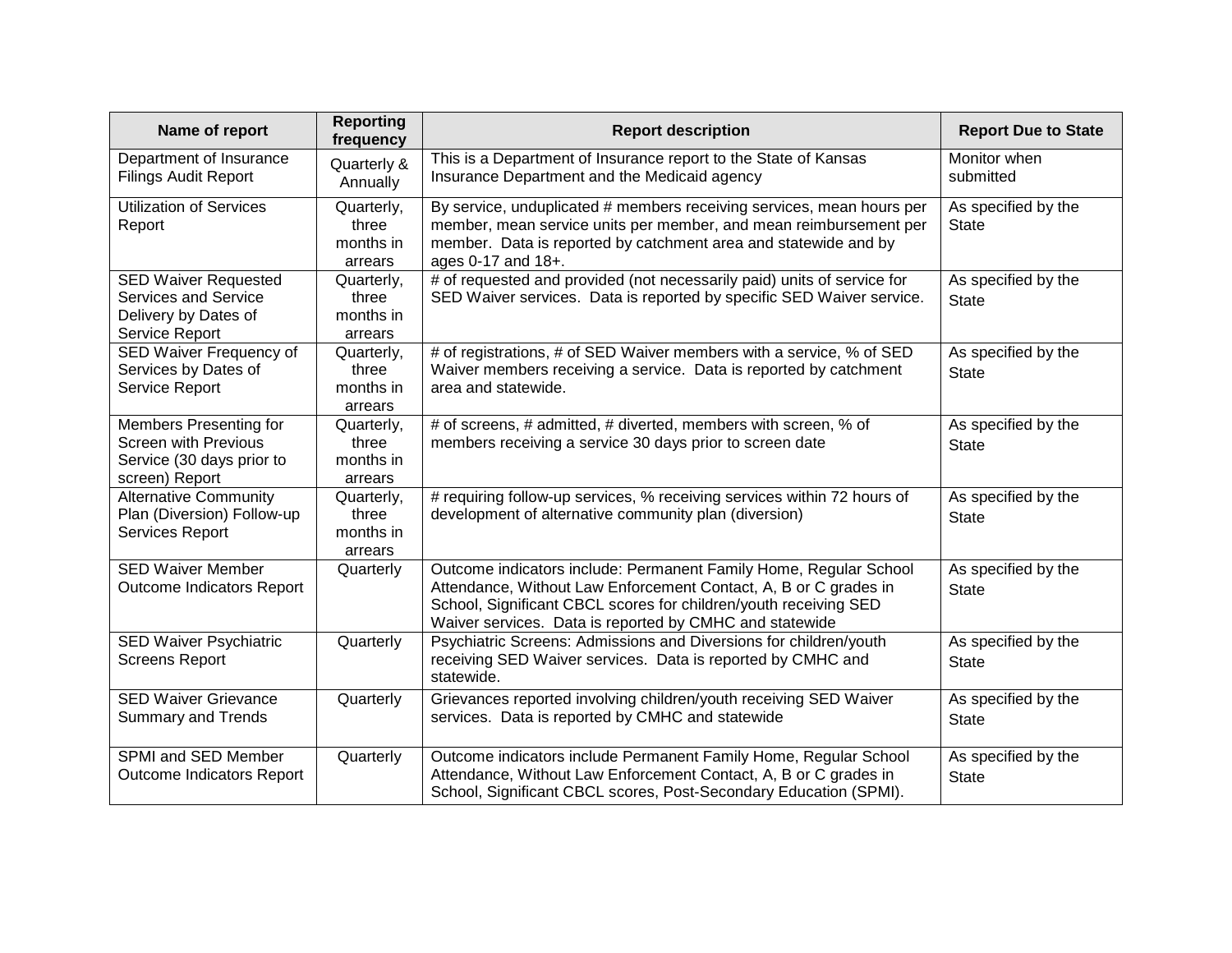| Name of report                                                                                                                                  | <b>Reporting</b><br>frequency | <b>Report description</b>                                                                                                                                                                                                                                                                                                                                                                             | <b>Report Due to State</b>          |
|-------------------------------------------------------------------------------------------------------------------------------------------------|-------------------------------|-------------------------------------------------------------------------------------------------------------------------------------------------------------------------------------------------------------------------------------------------------------------------------------------------------------------------------------------------------------------------------------------------------|-------------------------------------|
| Percentage of CBST<br>Reviews Completed within<br><b>Established Timeframe</b><br>Report                                                        | Quarterly                     | # of CBST meetings, # and % completed in fewer than 7 days, # and %<br>completed in greater than 7 days. Separate tables for initial, extension,<br>and exception meetings. Standard: 95% of CBST meetings are<br>completed in fewer than 7 days.                                                                                                                                                     | As specified by the<br><b>State</b> |
| <b>Alternative Community</b><br>Plans (Diversions) from<br>Inpatient Care Report                                                                | Quarterly                     | Separate reports for Inpatient psychiatric and PRTF facility types. Total<br>assessments, total admissions and diversions, and % of assessments<br>leading to a diversion. Data is reported by catchment area and<br>statewide.                                                                                                                                                                       | As specified by the<br><b>State</b> |
| Discharge to<br>Homelessness Report                                                                                                             | Quarterly                     | By month, # of inpatient discharges, # and %, (less than 3% for Adults,<br>1.5% for children) of discharges to homelessness. One table for<br>children/youth 0-17 and one for adults. Each discharge to<br>homelessness should be accompanied by an explanation as to why it<br>occurred.                                                                                                             | As specified by the<br><b>State</b> |
| Inpatient Discharges to<br><b>Community Report</b>                                                                                              | Quarterly                     | # and % discharged to home/family/friend, foster home, nursing home,<br>and group home. Discharges are tracked from the following facility<br>types: PRTF, state hospitals, inpatient psychiatric facilities, and state<br>hospital alternatives. Discharges are not exclusive to mental health<br>contract. Data is reported by catchment area and statewide.                                        | As specified by the<br><b>State</b> |
| <b>Evidence-Based Practice</b><br><b>Fidelity Report (for sites</b><br>with evidence-based<br>practice programs)                                | Quarterly                     | Most recent fidelity review date, date program met fidelity for enhanced<br>rate; date decertified and recertified, and date next fidelity review due by<br>CMHC.                                                                                                                                                                                                                                     | As specified by the<br><b>State</b> |
| <b>All Members Penetration</b><br>Rate Report                                                                                                   | Annually                      | Total members served, % to Total Medicaid population, Penetration rate<br>per 1,000 KHS members and per 10,000 Kansas population. Data is<br>reported by catchment area.                                                                                                                                                                                                                              | As specified by the<br><b>State</b> |
| <b>Member Penetration Rates</b><br>to Medicaid Population by<br><b>Diagnostic and Service</b><br>Categories by Dates of<br>Service Report       | Annually                      | Diagnostic and service categories include: total members, total SED<br>Waiver members, total non-English speaking members, total dual<br>diagnosis (SUD and MH) members, total dual diagnosis (MR/DD and<br>MH) members, Total SPMI members, total outpatient mental health<br>members, total outpatient medication management services members.<br>Data is reported by catchment area and statewide. | As specified by the<br><b>State</b> |
| <b>Member Penetration Rates</b><br>to Kansas Estimated U.S.<br>Population by Diagnostic<br>and Service Categories by<br>Dates of Service Report | Annually                      | Diagnostic and service categories include: total members, total SED<br>Waiver members, total non-English speaking members, total dual<br>diagnosis (SUD and MH) members, total dual diagnosis (MR/DD and<br>MH) members, Total SPMI members, total outpatient mental health<br>members, total outpatient medication management services members.<br>Data is reported by catchment area and statewide. | As specified by the<br><b>State</b> |